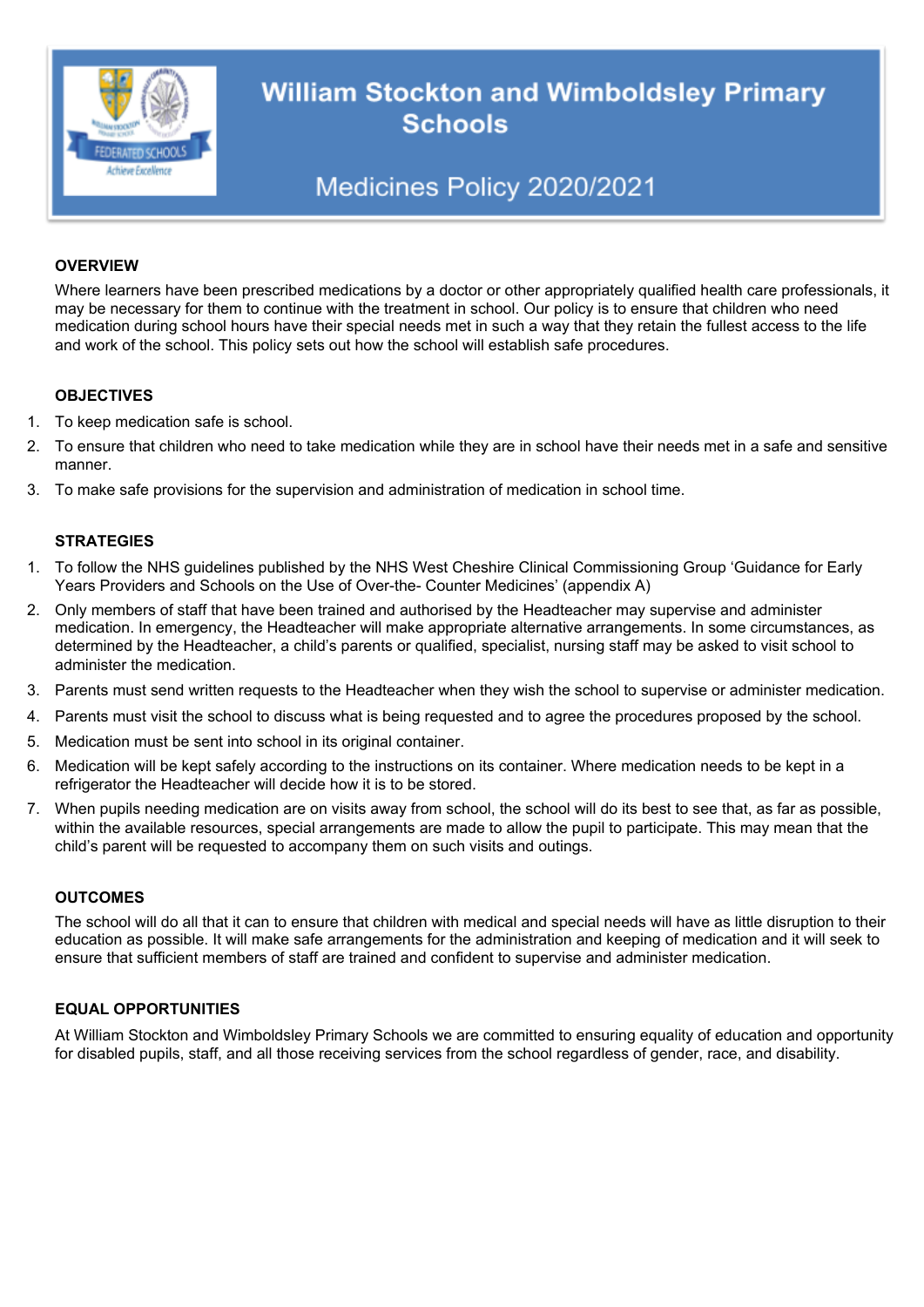#### **Appendix A**

NHS West Cheshire Clinical Commissioning Group



Guidance for Early Years Providers and Schools on the Use of Over-the- Counter Medicines

NHS West Cheshire Clinical Commissioning Group has agreed a policy supporting self-care for minor or self-limiting conditions. The policy states that for these conditions, patients (or their parents) are encouraged to self-care, and are expected to buy over-the-counter (OTC) medicines when appropriate. Therefore, GPs will not routinely prescribe these medicines.

OTC medicines include those medicines on the General Sale List (GSL) that may be bought from retail outlets without medical supervision, or Pharmacy (P) medicines that can be purchased from registered pharmacies under the supervision of a pharmacist.

Examples of medicines that do not require a prescription and which parents can give permission to administer include:

- Paracetamol, ibuprofen or antihistamines provided they are supplied in packaging with clear dosage instructions that are age appropriate for the child
- Moisturising / soothing preparations for minor skin conditions
- Sunscreen for routine protection while playing / learning outside.These examples are illustrative only and not a comprehensive list of medicines that can be administered. To help determine whether a child is well enough to attend school, or an Early Years Provider setting, parents can be advised to review the NHS Choices website. Nurseries, pre-schools, child-minders, schools, out-of-school and after-school clubs and holiday clubs are, therefore, advised that parental permission is sufficient for the administration of OTC medicines to a child for minor conditions. GPs should not be asked to write prescriptions for OTC medicines.
	- Early Years Providers The Department of Education produced a document in 2017:"Statutory framework for the early years foundation stage: Setting the standards for learning, development and care for children from birth to five".  $\mathbb{I}$  This document recommends that all providers must have, and implement a policy and procedures for, administering medicines. Key points are: (1) Prescription medicines must not be administered unless they have been prescribed for a child by a doctor, dentist, nurse, or pharmacist. (2) "Medicine (both prescription and non-prescription) must only be administered to a child where written permission for that particular medicine has been obtained from the child's parent and/or carer". (3) Providers must keep a written record each time a medicine is administered to a child, and inform the child's parents and/or carers on the same day, or as soon as reasonably practicable. Use of over the counter medicines by early years providers and schools. April 2018 Page |1

This document, therefore, supports Early Years Providers to request the written permission of a parent, or carer. However, there is no requirement for OTC medicines used in conditions suitable for self-care to be written on a prescription.

In December 2015, the Department for Education produced the guidance

"Supporting pupils at school with medical conditions: Statutory guidance for governing bodies of maintained schools and proprietors of academies in England". III This guidance is primarily related to policies and procedures required to be in place for children with medical conditions requiring an individual health care plan. It states that: "no child under 16 should be given prescription or nonprescription medicines without their parent's written consent" and also "schools should set out the circumstances in which non-prescription medicines may be administered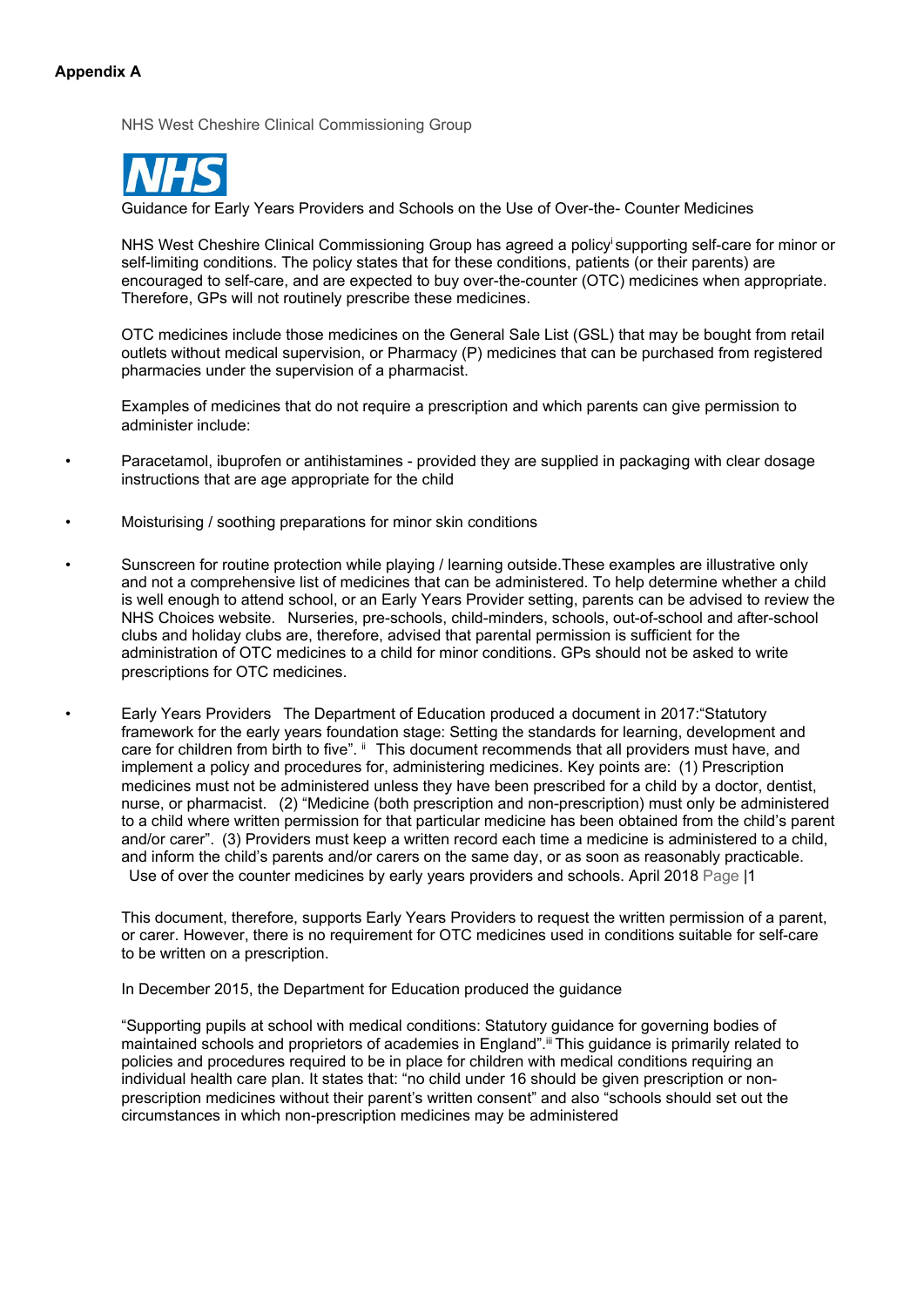#### **Appendix B**



| be given the following medicine while at school                                  |  |  |  |  |
|----------------------------------------------------------------------------------|--|--|--|--|
|                                                                                  |  |  |  |  |
| <b>Prescribed Medication YES/NO</b><br><b>Over the Counter Medication Yes/No</b> |  |  |  |  |
|                                                                                  |  |  |  |  |
|                                                                                  |  |  |  |  |
| It Administration YES / NO                                                       |  |  |  |  |
| Other Information                                                                |  |  |  |  |
|                                                                                  |  |  |  |  |
|                                                                                  |  |  |  |  |

| Administration YES / NO |  |
|-------------------------|--|
|                         |  |

| dministration YES / NO |  |
|------------------------|--|
| Other Information      |  |
|                        |  |

The above medication has been **prescribed or RECOMMENDED by the family or hospital doctor**.

It is clearly labelled indicating contents, dosage and child's name in full (a member of staff to add

name to 'over the counter medication' if required)

**Name and Telephone number of G.P**……………………………………………

I understand that I must deliver the medicine personally to agreed member of staff and accept that

this is a service that the school is not obliged to undertake. I understand that I must notify the school of any changes.

**Signed (parent/guardian)**…………………… **Print name**………………… **Date**…………………

**Emergency contact number**………………………...…………….. **Head Initials**:………………**Note to Parents**: Medication will not be accepted by the school unless this form is completed and signed by the parent or legal guardian of the child and that the administration of the medicine is agreed by the Headteacher. The Governors and Headteacher reserve the right to withdraw this service.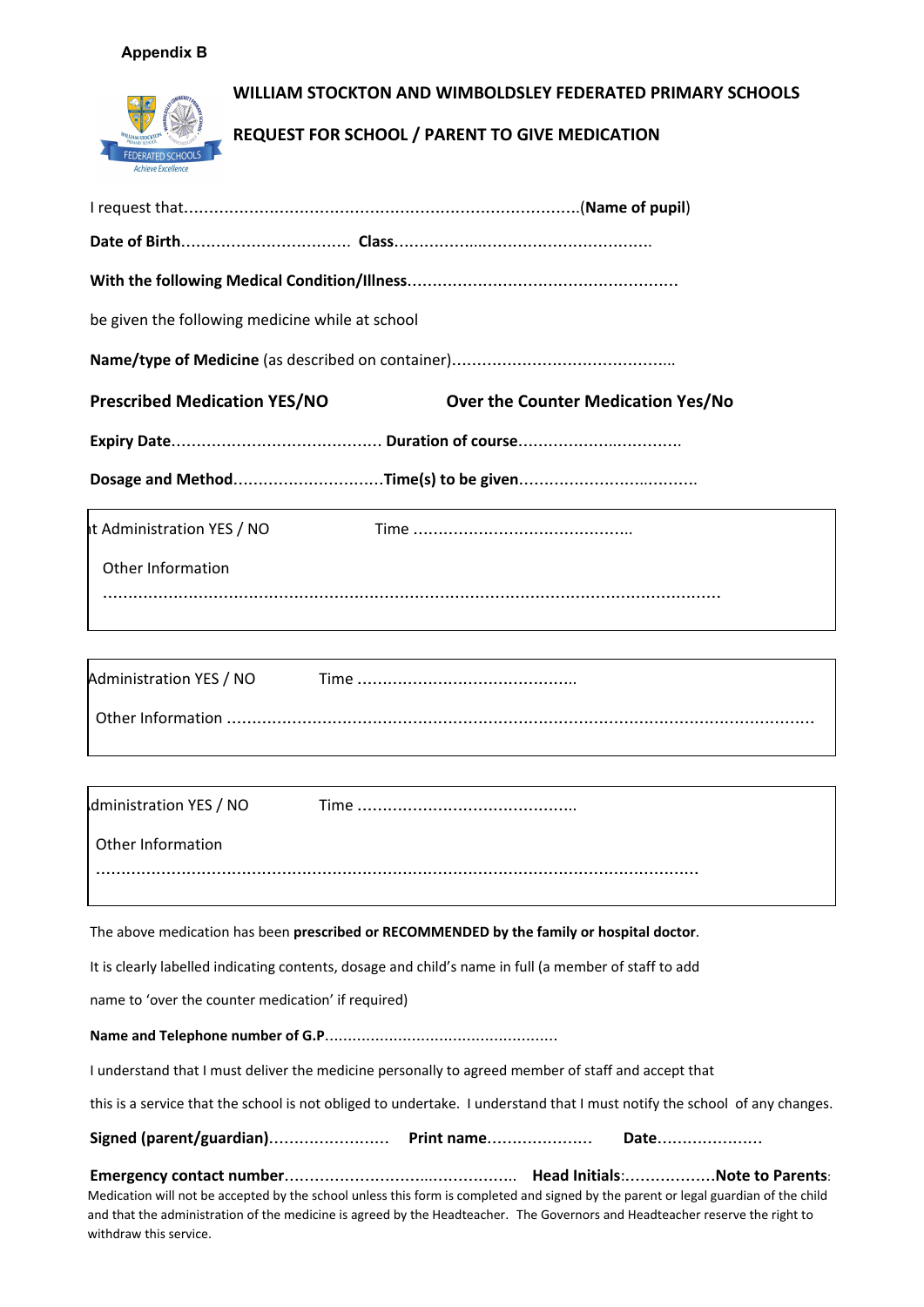### **Appendix C**



### **RECORD OF MEDICATION ADMINISTERED**

| <b>Child's Name</b> | <b>Name of Medicine</b> |
|---------------------|-------------------------|
| <b>Start Date</b>   | <b>End Date</b>         |

| <b>Date</b> | <b>Time</b> | <b>Dose</b> | <b>Signed</b> | <b>Additional</b><br>Information |
|-------------|-------------|-------------|---------------|----------------------------------|
|             |             |             |               |                                  |
|             |             |             |               |                                  |
|             |             |             |               |                                  |
|             |             |             |               |                                  |
|             |             |             |               |                                  |
|             |             |             |               |                                  |
|             |             |             |               |                                  |
|             |             |             |               |                                  |
|             |             |             |               |                                  |
|             |             |             |               |                                  |
|             |             |             |               |                                  |
|             |             |             |               |                                  |
|             |             |             |               |                                  |
|             |             |             |               |                                  |
|             |             |             |               |                                  |
|             |             |             |               |                                  |
|             |             |             |               |                                  |